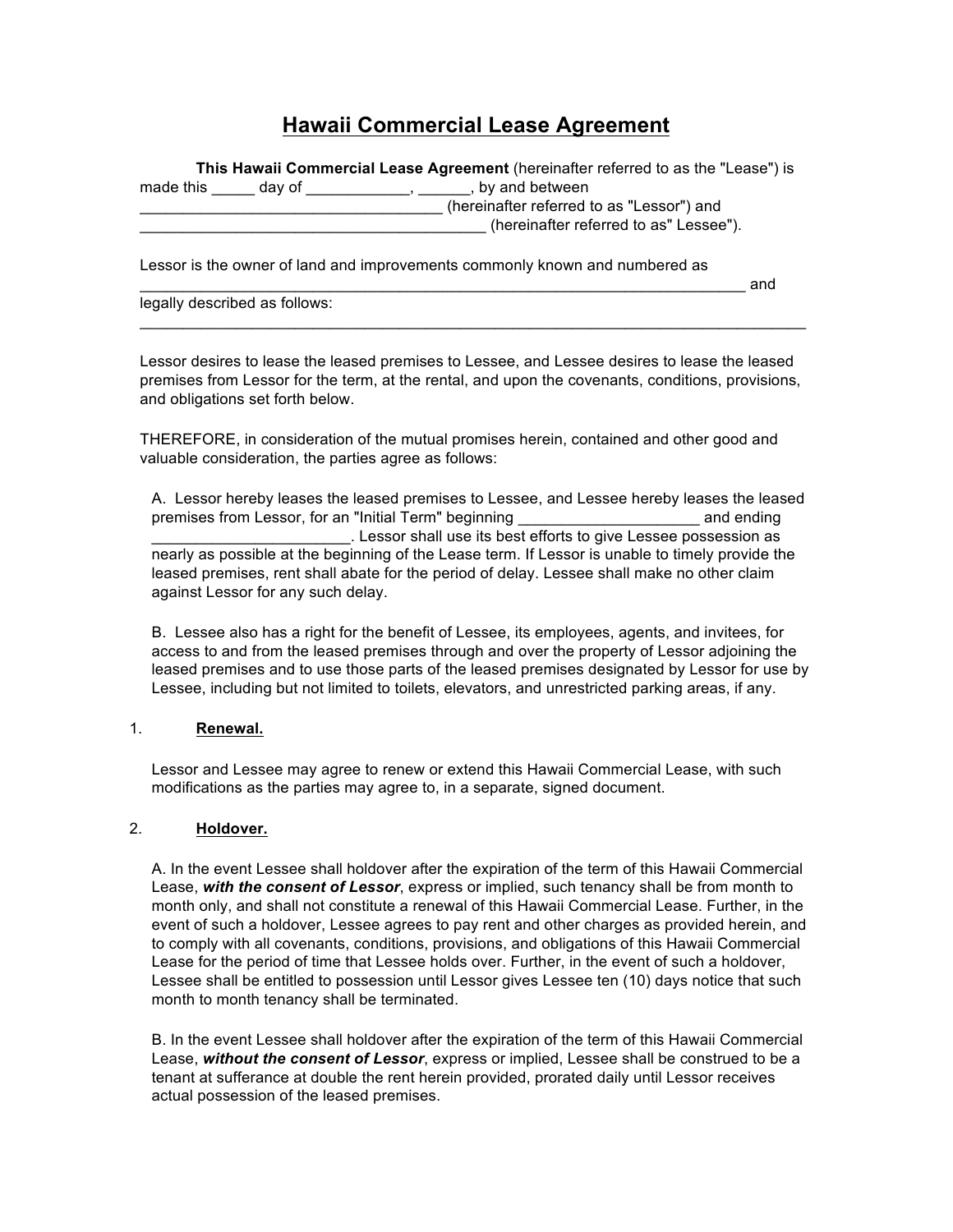C. In the event Lessor provides Lessee with a lawful Notice of Termination and Lessee shall holdover beyond the expiration of the notice period provided in such notice, then Lessee shall be deemed to be holding over without the consent of Lessor.

# 3. **Rental.**

A. Lessee agrees pay to Lessor rental in the sum of \_\_\_\_\_\_\_\_\_\_\_\_\_\_\_\_\_\_\_\_\_\_\_\_\_\_\_\_\_ Dollars (\$ ) per year, payable in installments of Dollars (\$ ) per month. Each installment payment shall be due and payable in advance and without demand on the first day of each calendar month. Payment shall be made at the following address or at such other place that Lessor shall designate in writing to Lessee.

B. The rental payment amount for any partial calendar months included in the lease term shall be prorated on a daily basis.

C. Lessee shall pay the rent when due, without setoff or deduction.

D. In the event that Lessor accepts payment from Lessee for an amount less than the full amount due, such lesser amount shall be treated as payment on account.

E. In the event that Lessor accepts a check from Lessee for an amount less than the full amount due, and such check contains an endorsement or statement thereon that such lesser amount is payment in full, such endorsement or statement shall be of no force or effect, and Lessor may accept and negotiate such check without prejudice to any other rights or remedies which Lessor may have against Lessee.

# 4. **Security Deposit.**

A. At the same time as Lessee pays the first rental installment, Lessee shall deposit with Lessor a "Security Deposit" in the amount of  $\Box$ 

\_\_\_\_\_\_\_\_\_). Lessor shall hold such funds, in compliance with the laws of the State of Hawaii, as security for the full faith and performance by Lessee of all the terms, covenants, and conditions of this Hawaii Commercial Lease. Lessor shall apply such funds to all damages and expenses allowed by the laws of the State of Hawaii, and shall return such funds, or such portion of said funds as are not applied to damages and expenses, to Lessee at the end of this Hawaii Commercial Lease, all in accordance with the laws of the State of Hawaii.

B. In the event Lessor sells the property made the subject of this Hawaii Commercial Lease, Lessor shall transfer Lessee's security deposit to the purchaser of the property, who shall hold the security deposit under the terms of this Hawaii Commercial Lease, and Lessor shall be released from all liability for the return of such security deposit to Lessee.

#### 5. **Landlord's Lien.**

A. Lessee acknowledges that Lessor has the right, to the full extent allowed by Hawaii law, to hold and sell with due legal notice all property on or to be brought on the leased premises in order satisfy unpaid rent, expenses, and utilities.

B. Lessee shall not remove, cause to be removed, or allow to be removed, any property brought onto the leased premises, other than in the ordinary course of business, so long as Lessee is in default in the terms of this Hawaii Commercial Lease.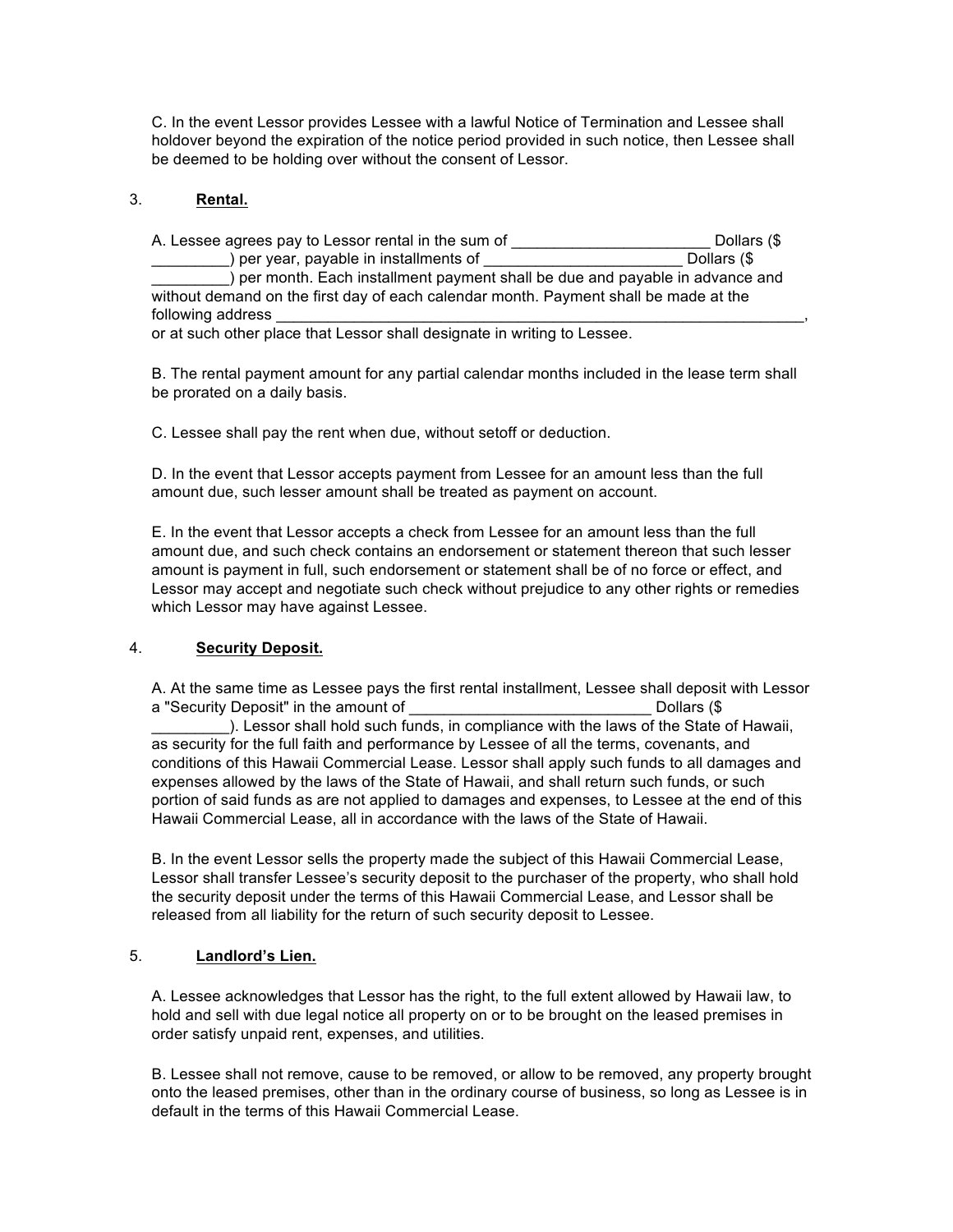# 6. **Late Charges.**

Lessee shall pay to Lessor a late charge in the amount of \_\_\_\_\_\_\_\_\_\_\_\_\_\_\_\_\_\_\_\_\_\_\_\_\_\_\_\_Dollars (\$ ) if Lessor has not received the full amount of rent due within days after the date any rent installment is due.

# 7. **Use of Premises.**

A. At such time as Lessee occupies the leased premises, or installs fixtures, facilities, or equipment, Lessee shall be deemed to have accepted the leased premises and to acknowledge that the leased premises are in the condition required by this Hawaii Commercial Lease.

B. Lessee acknowledges that Lessee has examined and knows the condition of the leased premises, and has received the same in good order and repair.

#### C. Lessee agrees:

1) To use the leased premises only for the following purposes:

2) To surrender the leased premises to Lessor at the end of the term, or any renewal, without the necessity of any notice from either Lessor or Lessee to terminate the same, and Lessee hereby expressly waives all right to any notice which may be required under any laws now in force or hereafter enacted.

 $\mathcal{L}_\mathcal{L} = \{ \mathcal{L}_\mathcal{L} = \{ \mathcal{L}_\mathcal{L} = \{ \mathcal{L}_\mathcal{L} = \{ \mathcal{L}_\mathcal{L} = \{ \mathcal{L}_\mathcal{L} = \{ \mathcal{L}_\mathcal{L} = \{ \mathcal{L}_\mathcal{L} = \{ \mathcal{L}_\mathcal{L} = \{ \mathcal{L}_\mathcal{L} = \{ \mathcal{L}_\mathcal{L} = \{ \mathcal{L}_\mathcal{L} = \{ \mathcal{L}_\mathcal{L} = \{ \mathcal{L}_\mathcal{L} = \{ \mathcal{L}_\mathcal{$ 

3) To surrender possession of the leased premises at the expiration of this Hawaii Commercial Lease without further notice to quit, in as good condition as reasonable use will permit.

4) To keep the leased premises in good condition and repair at Lessee's own expense, except repairs which are the duty of Lessor.

5) To perform, fully obey, and comply with all ordinances rules, regulations, and laws of all public authorities, boards, and offices relating to the use of the leased premises.

6) To not make any occupancy of the leased premises

a. contrary to law,

b. contrary to any directions, rules, regulations, regulatory bodies, or officials having jurisdiction over the leased premises, or

c. that is injurious to any person or property.

7) To not permit any waste or nuisance.

8) To not use the leased premises for living quarters or residence.

D. Lessee shall pay for any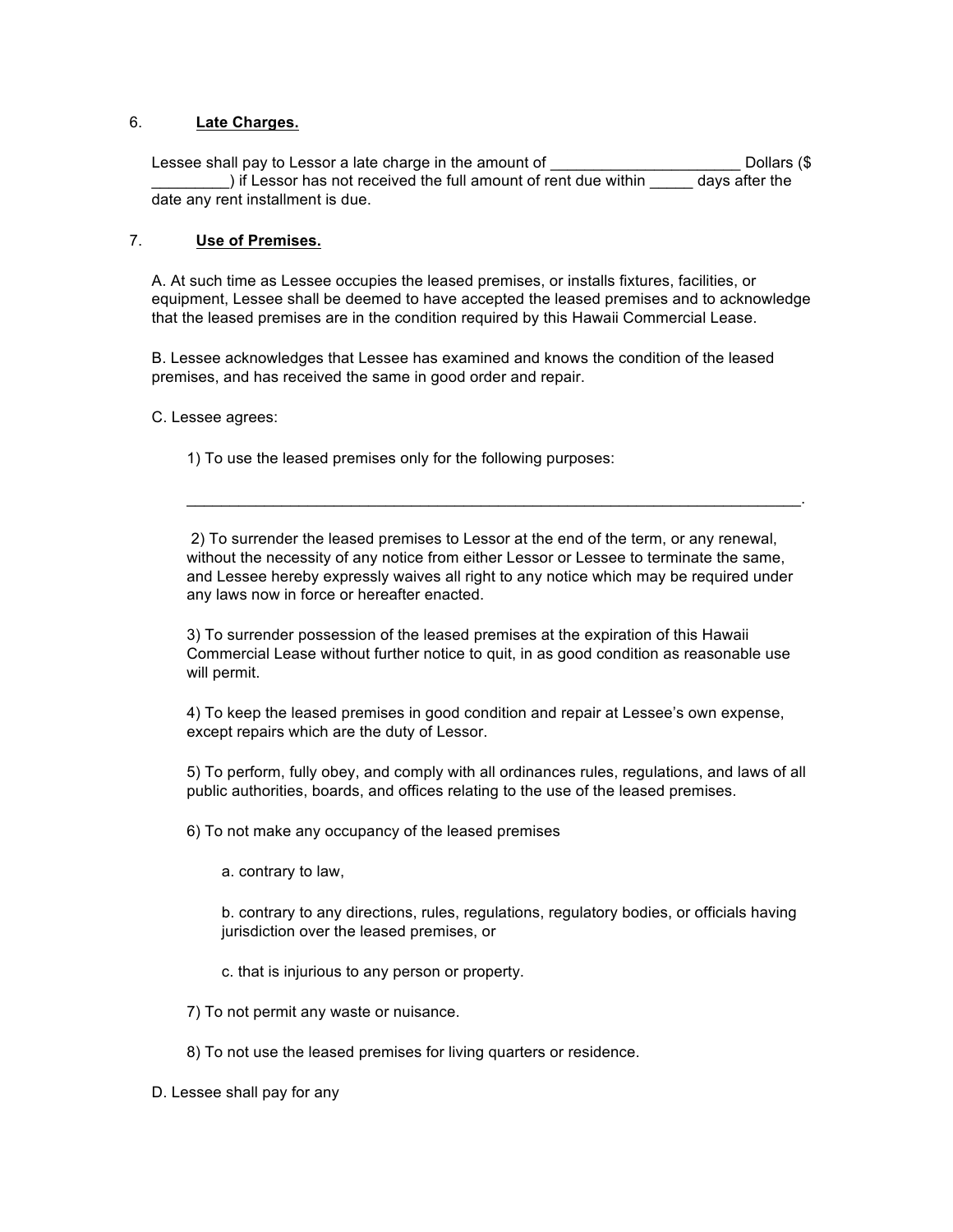1) Expense, damage, or repair occasioned by the stopping of waste pipes or overflow from bathtubs, closets, washbasins, basins, or sinks, and

2) Damage to window panes, window shades, curtain rods, wallpaper, furnishings, or any other damage to the interior of the leased premises.

E. Upon the termination of this Hawaii Commercial Lease, Lessee shall remove any and all signs placed upon or about the leased premises; and Lessee shall repair any damage to the leased premises caused by placement or removal of the signs.

F. Lessee shall keep the sidewalks, if any, in front of or adjoining the leased premises clean and in a slightly and sanitary condition, at all times.

G. Lessee shall make all repairs to the leased premises, at Lessee's own expense, except for the following repairs which shall be the responsibility of Lessor, provided that the need for such repair did not arise from nor were they caused by the negligence or willful act of Lessee, its agents, officers, employees, licensees, invitees, or contractors:

 $\mathcal{L}_\text{max}$  and  $\mathcal{L}_\text{max}$  and  $\mathcal{L}_\text{max}$  and  $\mathcal{L}_\text{max}$  and  $\mathcal{L}_\text{max}$  and  $\mathcal{L}_\text{max}$ If Lessor pays for any repair that is the responsibility of Lessee, Lessee shall reimburse Lessor for such amount.

H. Lessee shall give Lessor notice of the necessity for any repair for which Lessor is responsible.

I. Notwithstanding the forgoing, Lessee shall not use the leased premises for the purposes of storing, manufacturing or selling any explosives, flammables or other inherently dangerous substance, chemical, thing or device.

#### 8. **Sublease and Assignment.**

Lessee shall not sublease all or any part of the leased premises, or assign this Hawaii Commercial Lease in whole or in part, voluntarily or involuntarily, without Lessor's prior written consent. Lessor shall not unreasonably withhold or delay such consent.

#### 9. **Alterations and Improvements.**

A. Lessee shall make no changes, improvements, alterations, or additions to the leased premises unless such changes, improvements, alterations, or additions:

1) Are first approved in writing by Lessor. Lessor shall not unreasonably withhold approval.

2) Are not in violation of restrictions placed on Lessor by lenders or other third parties.

3) Will not materially alter the character of the leased premises.

4) Will not substantially lessen the value of the leased premises.

5) Are made in a workmanlike manner, utilizing good quality materials.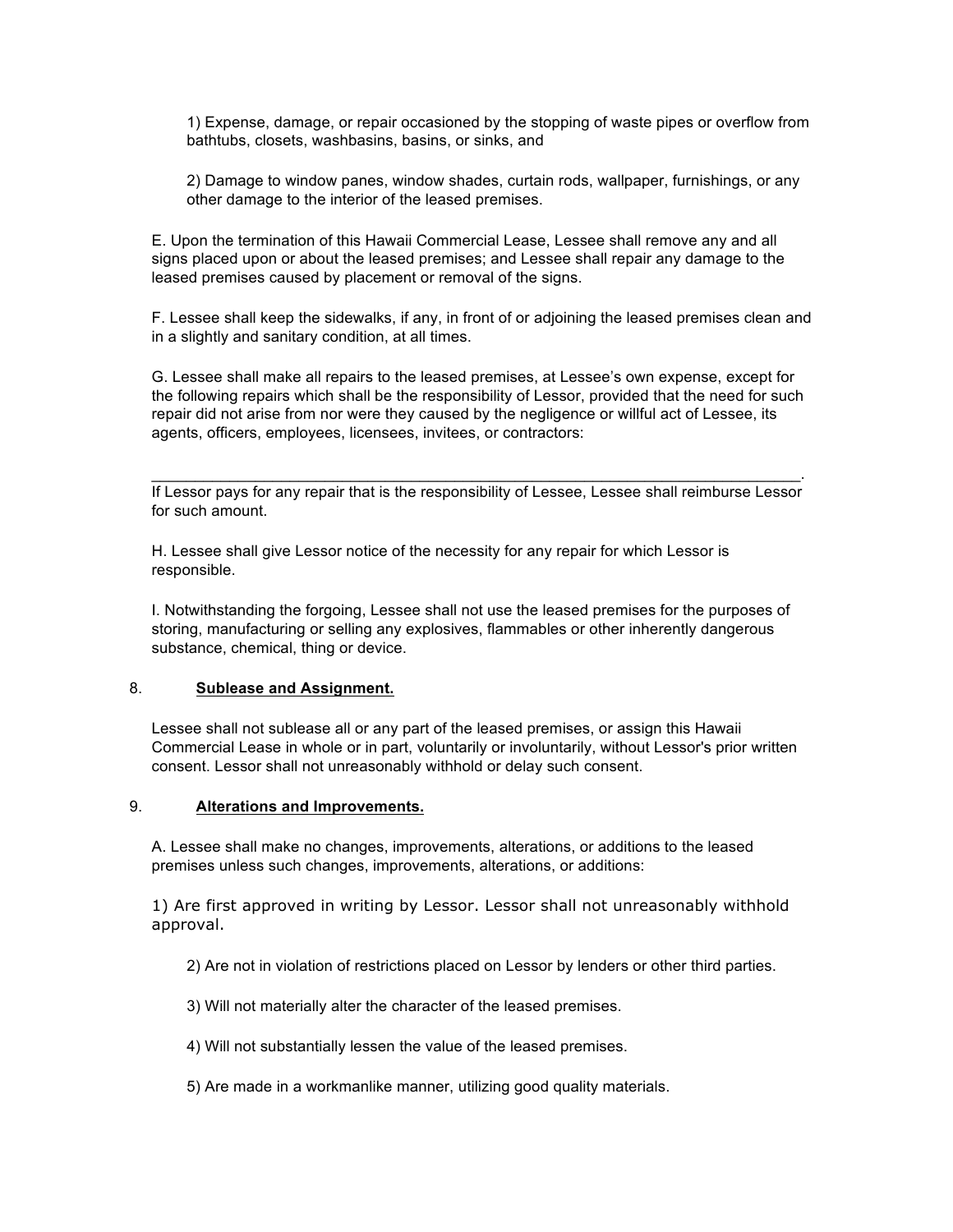B. Lessee shall have the right to place and install personal property, trade fixtures, equipment and other temporary installations in and upon the leased premises, and fasten the same to the premises.

C. All personal property, equipment, machinery, trade fixtures and temporary installations, whether acquired by Lessee at the commencement of the Lease term or placed or installed on the leased premises by Lessee thereafter, shall remain Lessee's property free and clear of any claim by Lessor. Lessee shall have the right to remove the same at any time during the term of this Hawaii Commercial Lease provided that all damage to the leased premises caused by such removal shall be repaired by Lessee at Lessee's expense.

D. All improvements made by Lessee to the leased premises which are so attached to the leased premises that they cannot be removed without material injury to the leased premises, shall become the property of the Lessor upon installation.

E. Not later than the last day of the Term, Lessee shall, at Lessee's sole expense

1) Remove all of Lessee's personal property and those improvements made by Lessee which have not become the property of Lessor, including trade fixtures, cabinetwork, movable paneling, partitions, and the like,

2) Repair all injury done by or in connection with the installation or removal of such property and improvements, and

3) Surrender the leased premises in as good condition as they were at the beginning of the Term, reasonable wear and tear accepted.

F. All property remaining on the leased premises after the last day of the Term of this Hawaii Commercial Lease shall be conclusively deemed abandoned and may be removed by Lessor. Lessee shall reimburse Lessor for the cost of such removal.

# 10. **Property Taxes.**

A. Lessor shall pay, prior to delinquency, all general real estate taxes and installments of special assessments coming due during the Lease term on the leased premises, and all personal property taxes with respect to Lessor's personal property, if any, on the leased premises.

B. Lessee shall be responsible for paying all personal property taxes with respect to Lessee's personal property at the leased premises.

#### 11. **Lessor Not Liable for Injury or Damage.**

A. Lessor shall not be liable for any injury or damage to any person or to any property at any time on the leased premises arising from any cause whatsoever that may, at any time, exist from the use or condition of the lease premises.

B. Lessee shall indemnify and hold Lessor harmless, including the payment of reasonable and necessary litigation defense costs, from any and all claims asserted for any injury or damage to any person or to any property at any time on the leased premises arising from any cause whatsoever that may, at any time, exist from the use or condition of the lease premises.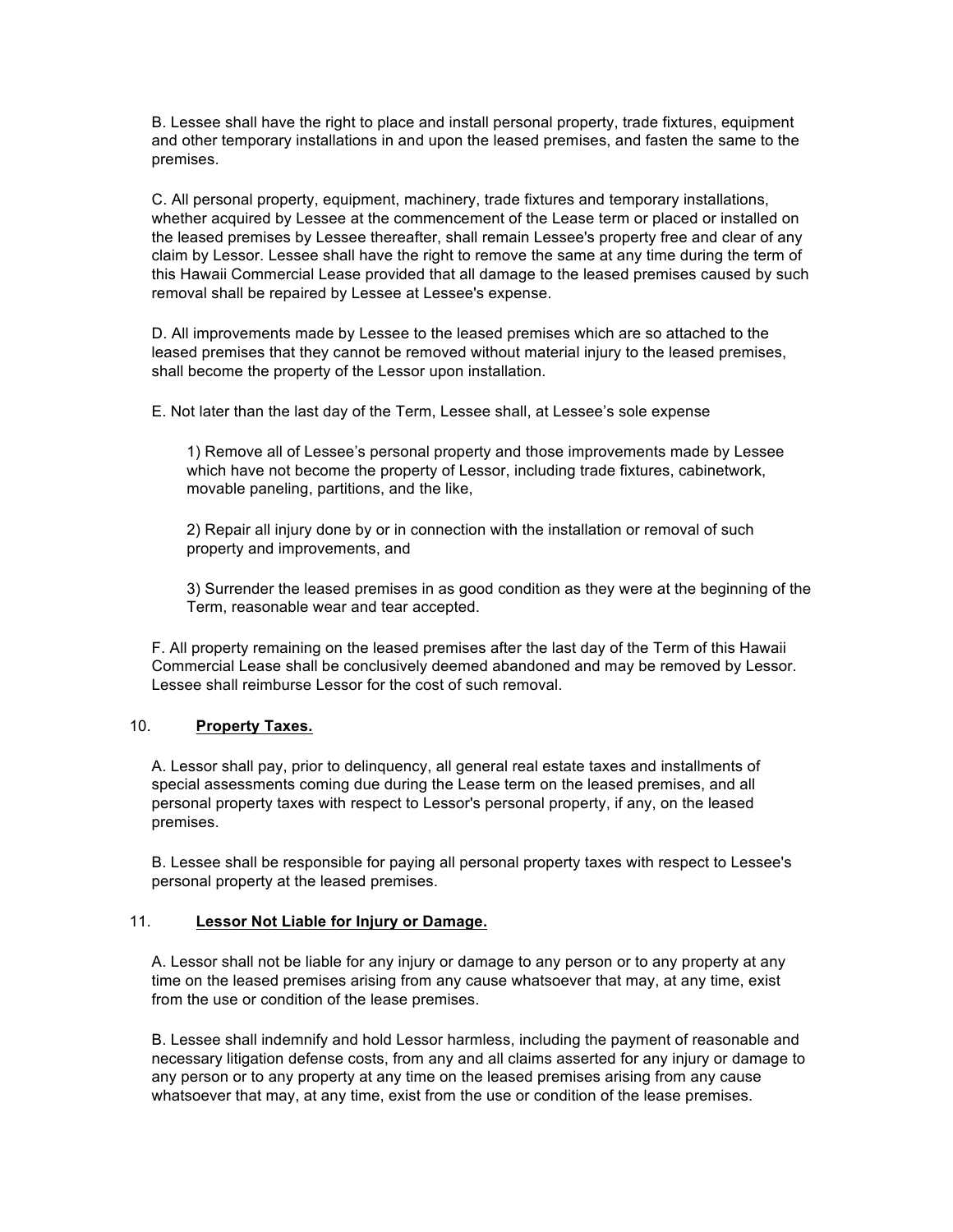# 12. **Insurance.**

A. Lessor shall maintain fire and extended coverage insurance on the leased premises in such amounts as Lessor shall deem appropriate. Lessee shall be responsible, at its expense, for fire and extended coverage insurance on all of its personal property, including removable trade fixtures, located in the leased premises.

B. If the leased premises are damaged by fire or other casualty resulting from any act or negligence of Lessee or any of Lessee's agents, employees or invitees, rent shall not be diminished or abated while such damages are under repair, and Lessee shall be responsible for the costs of repair not covered by insurance.

C. Lessor shall maintain fire and extended coverage insurance on the leased premises in such amounts as Lessor shall deem appropriate. Lessee shall be responsible, at its expense, for fire and extended coverage insurance on all of its personal property, including removable trade fixtures, located in the leased premises.

D. Lessee shall, at its own expense, maintain a policy or policies of comprehensive general liability insurance with respect to the property and the business operated by Lessee on the property. The limits of general liability shall be in the amount of

Dollars (\$ ) combined single limit, naming Lessor as additional insured. The coverage shall include a broad form general liability endorsement. The policy will include a clause that Lessee will not cancel or change the insurance without first giving Lessor ten (10) days prior written notice.

E. Lessee shall provide Lessor with current Certificates of Insurance evidencing Lessee's compliance with this Paragraph.

#### 13. **Utilities.**

A. Lessee shall pay for all charges for utilities for the premises, except for the following, which Lessor shall pay:  $\mathcal{L}_\mathcal{L} = \{ \mathcal{L}_\mathcal{L} = \{ \mathcal{L}_\mathcal{L} = \{ \mathcal{L}_\mathcal{L} = \{ \mathcal{L}_\mathcal{L} = \{ \mathcal{L}_\mathcal{L} = \{ \mathcal{L}_\mathcal{L} = \{ \mathcal{L}_\mathcal{L} = \{ \mathcal{L}_\mathcal{L} = \{ \mathcal{L}_\mathcal{L} = \{ \mathcal{L}_\mathcal{L} = \{ \mathcal{L}_\mathcal{L} = \{ \mathcal{L}_\mathcal{L} = \{ \mathcal{L}_\mathcal{L} = \{ \mathcal{L}_\mathcal{$ 

B. In the event that Lessee fails to pay the utilities when due, Lessor shall enforce payment in the same manner as rent in arrears.

C. In the event that any utility or service provided to the leased premises is not separately metered, Lessor shall pay the amount due and separately invoice Lessee for Lessee's pro rata share of the charges. Lessee shall pay such amounts within fifteen (15) days of invoice.

D. Lessee acknowledges that the leased premises are designed to provide standard office use electrical facilities and standard office lighting. Lessee shall not use any equipment or devices that utilize excessive electrical energy or which may, in Lessor's reasonable opinion, overload the wiring or interfere with electrical services to other Lessees.

#### 14. **Signs.**

A. With Lessor's prior consent, Lessee shall have the right to place on the leased premises, at locations selected by Lessee, any signs which are permitted by applicable zoning ordinances and private restrictions. Lessor may refuse consent to any proposed signage that is in Lessor's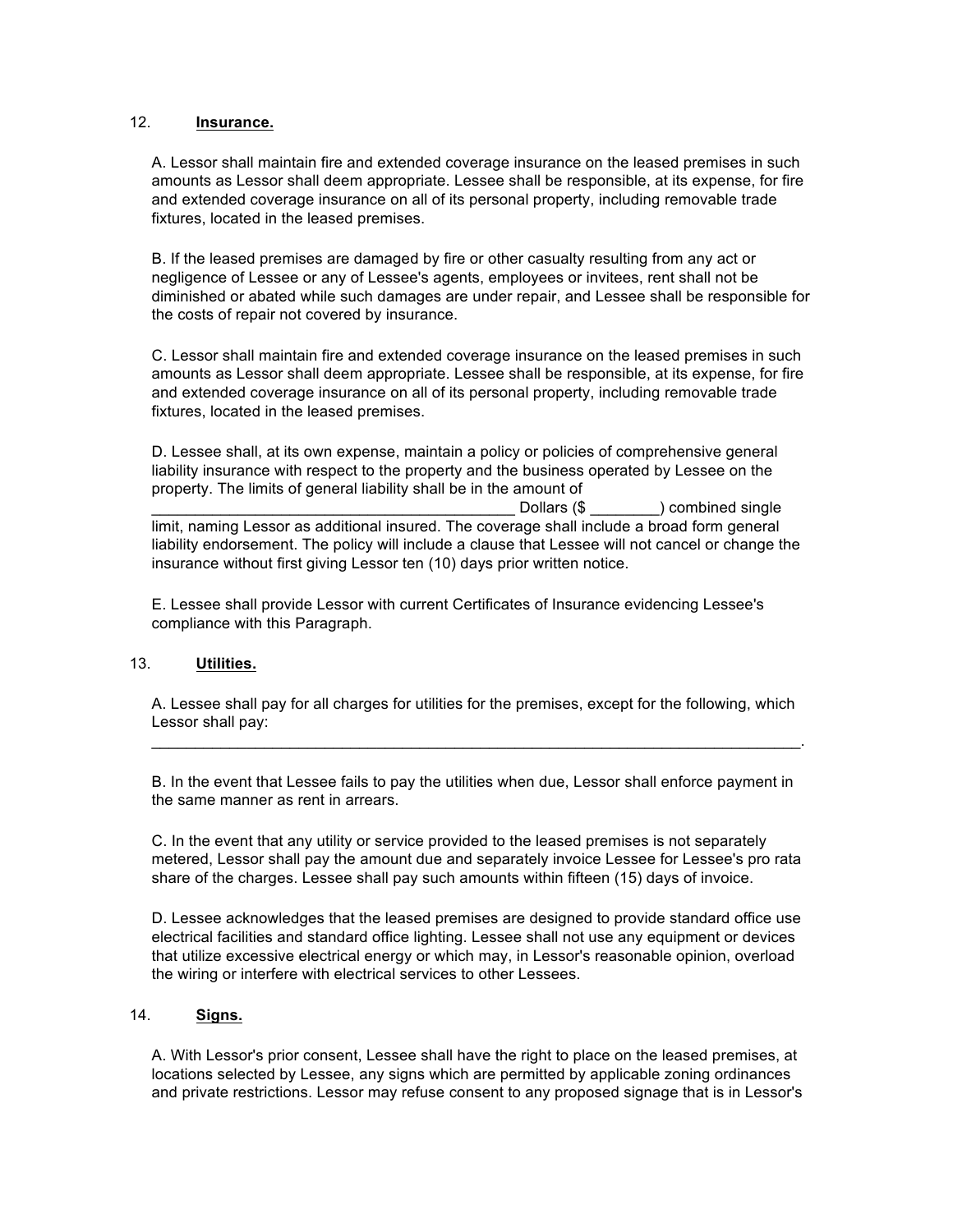opinion too large, deceptive, unattractive or otherwise inconsistent with or inappropriate to the leased premises or use of any other Lessee.

B. Lessor shall assist and cooperate with Lessee in obtaining any necessary permission from governmental authorities or adjoining owners and occupants for Lessee to place or construct the foregoing signs.

C. Lessee shall repair all damage to the leased premises resulting from the removal of signs installed by Lessee.

## 15. **Entry by Lessor.**

Lessor, its agents, and employees, shall have the right to enter upon the leased premises at reasonable hours for any lawful purpose, provided Lessor shall not thereby unreasonably interfere with Lessee's business on the leased premises.

## 16. **Parking.**

A. Lessee shall have the non-exclusive use in common with Lessor, other Lessees of the leased premises, their guests and invitees, of the non-reserved common automobile parking areas, driveways, and footways, subject to rules and regulations for the use thereof as prescribed from time to time by Lessor.

B. Lessor reserves the right to designate parking areas within the leased premises or in reasonable proximity thereto, for Lessee and Lessee's agents and employees. Lessee shall provide Lessor with a list of all license numbers for the cars owned by Lessee, its agents and employees.

C. Separated structured parking, if any, located about the leased premises is reserved for Lessees of the leased premises who rent such parking spaces. Lessee hereby leases from Lessor \_\_\_\_\_\_\_\_\_\_\_\_\_\_\_\_\_\_\_\_\_\_\_ spaces in such structural parking area, such spaces to be on a first come-first served basis. In consideration of the leasing to Lessee of such spaces, Lessee shall pay a monthly rental of Theorem Collars (\$ Theorem 2011) per space throughout the term of the Lease. Such rental shall be due and payable each month without demand at the time herein set for the payment of other monthly rentals, in addition to such other rentals.

#### 17. **Rules.**

Lessee will comply with the rules of the leased premises adopted and modified by Lessor from time to time and will cause all of its agents, employees, invitees and visitors to do so. All changes to such rules will be sent by Lessor to Lessee in writing. The initial rules for the Leased premises are attached hereto as Exhibit "A" and incorporated herein for all purposes.

# 18. **Default.**

A. Each of the following shall be deemed an event of default:

1) Default in the payment of rent or other payments called for in this Hawaii Commercial Lease.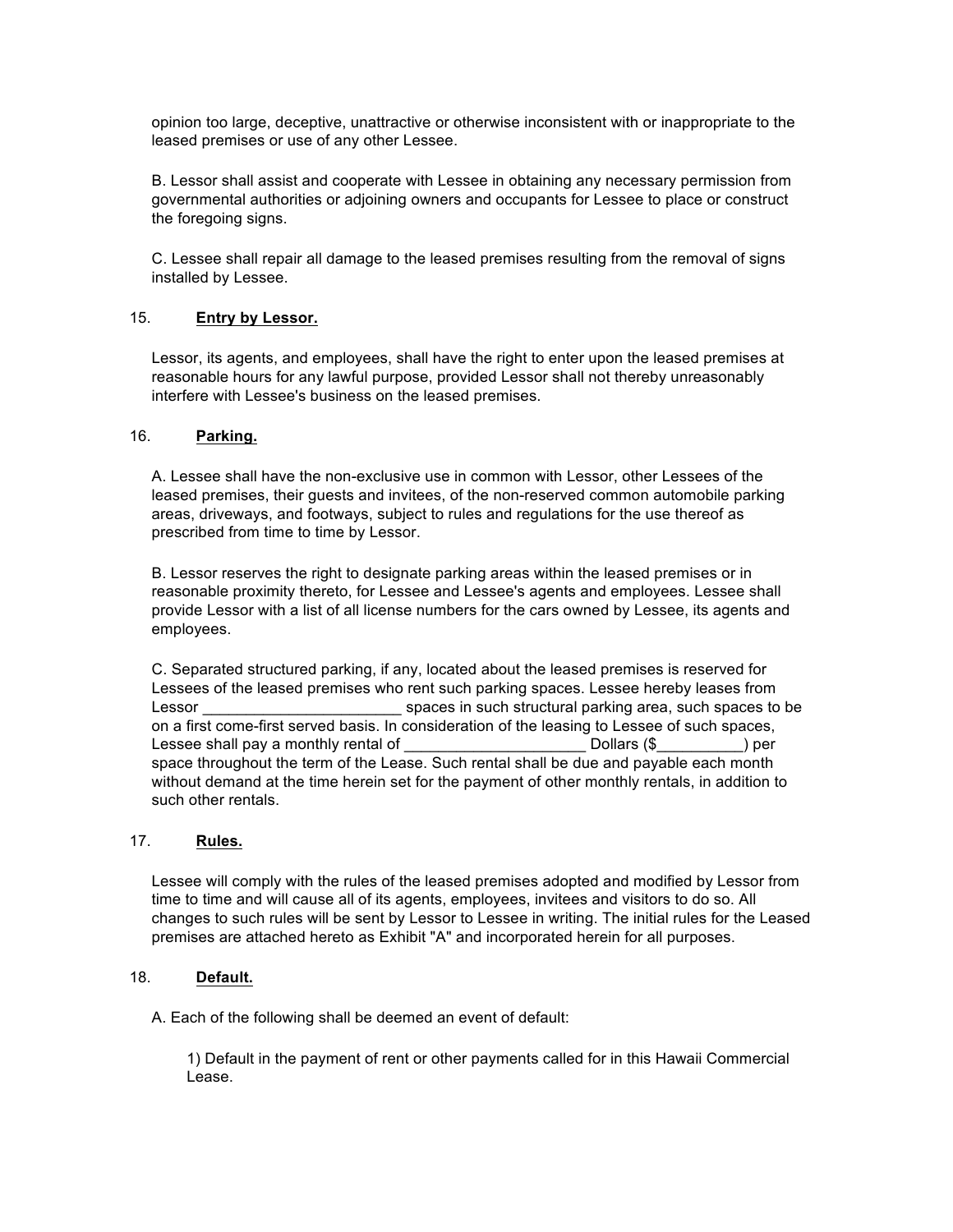2) Lessee's default in the performance or observance of any covenant or condition of this Hawaii Commercial Lease.

3) Abandonment of the leased premise by Lessee.

4) Filing or execution or occurrence of:

a. Filing a Petition in Bankruptcy by or against Lessee.

b. Filing a petition or answer seeking a reorganization, arrangement, composition, readjustment, liquidation, dissolution or other relief of the same or different kind under any provision of the Bankruptcy Act.

c. Adjudication of Lessee as a bankrupt or insolvent, or insolvency in the bankruptcy equity sense.

d. Assignment for the benefit of creditors whether by trust, mortgage, or otherwise.

e. Petition or other proceeding by or against Lessee for, or the appointment of, a trustee, receiver, guardian, conservator or liquidator of Lessee with respect to all or substantially all its property.

f. Petition or other proceeding by or against Lessee for its dissolution or liquidation, or the taking of possession of the property of Lessee by any governmental authority in connection with dissolution or liquidation.

B. If an event of default shall be made by any party to this Hawaii Commercial Lease, the other party, prior to the institution of legal proceedings, Lessor shall provide written notice to the defaulting party as follows;

1) The other party shall give written notice to the defaulting party any of the following methods:

a. Hand delivery,

b. U.S. Certified Mail, Return Receipt Requested,

c. Only if Lessee is the defaulting party, by posting the written notice on the front door of the leased premises.

2) The written notice shall set forth the nature of the alleged default tin the performance of the terms of this Hawaii Commercial Lease.

3) The written notice shall contain a description of the actions(s) the defaulting party must perform to cure the alleged default and the date by which the default must be cured.

#### 19. **Termination.**

Without waiving any other right or remedy which Lessor may have pursuant to this Hawaii Commercial Lease or Hawaii law, when an event of default occurs, and after Lessor shall have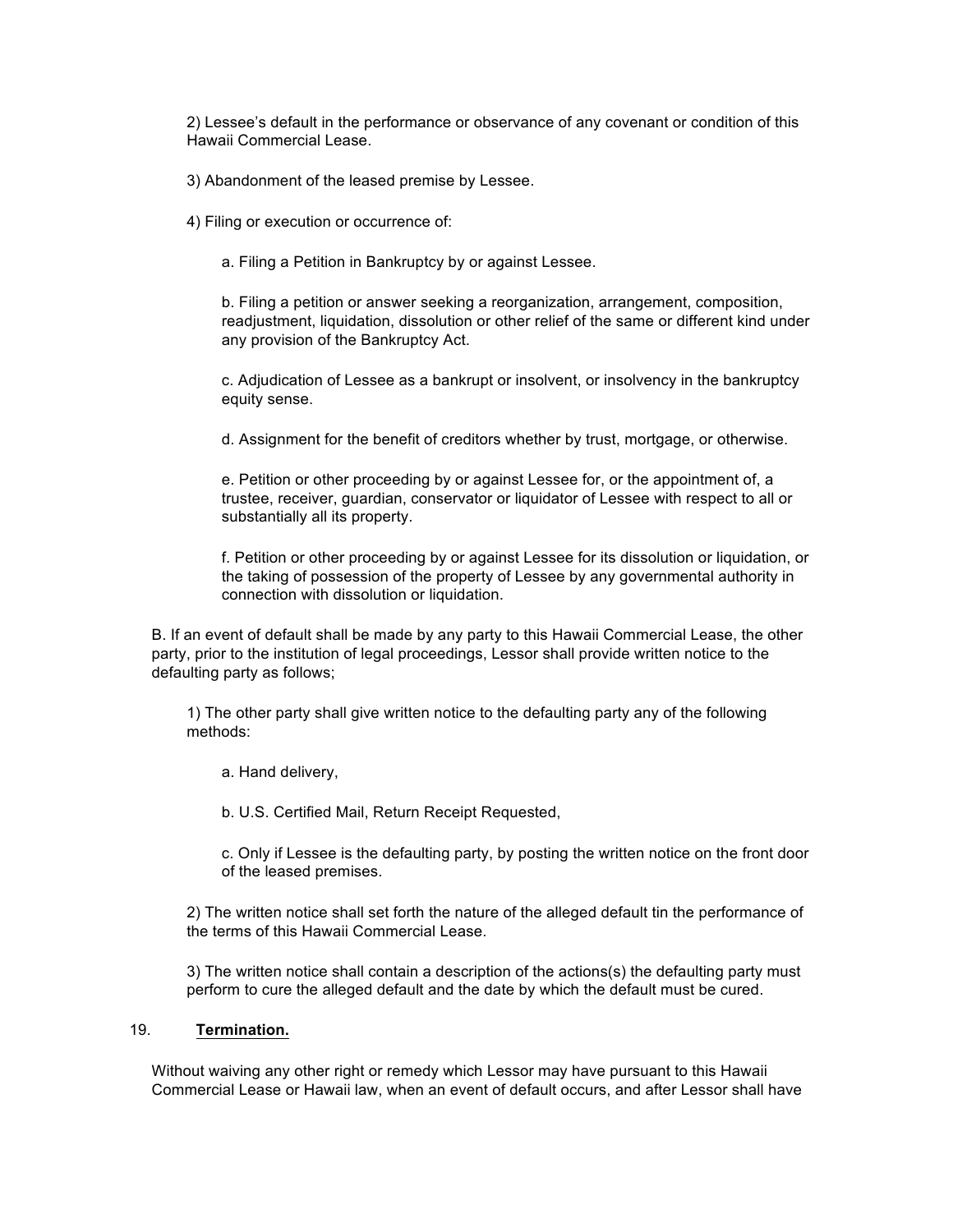given proper notice as described in this Hawaii Commercial Lease, Lessor may, at its option, terminate this Hawaii Commercial Lease as follows:

A. Lessor shall give notice to Lessee that this Hawaii Commercial Lease is terminated upon the date specified in the notice, which date shall not be earlier than ten (10) days after delivery of such notice.

B. The Notice of Termination shall include the character of the default, the address of the leased premises, notification of termination, date on which Lessee must vacate, and Lessor or Lessor's agent's signature.

## 20. **Acceleration.**

A. In the event that Lessor terminates this Hawaii Commercial Lease, the entire remaining balance of unpaid rent for the remaining term of the lease shall accelerate, and the entire sum shall become immediately due and payable.

B. To the extent allowed by Hawaii law, Lessor may apply Lessee's security deposit as a partial offset to satisfaction of the accelerated rent.

## 21. **Repossession.**

Upon termination of this Hawaii Commercial Lease as provided therein, or pursuant to statute, or by summary proceedings, or otherwise, Lessor may enter the leased premises, without further demand or notice, and resume possession of the leased premises. Such re-entry, or resumption of possession, or reletting as provided in this Hawaii Commercial Lease be deemed to be acceptance or surrender of this Hawaii Commercial Lease or a waiver of Lessor's rights or remedies.

# 22. **Reletting.**

In the event Lessor terminates this Hawaii Commercial Lease, as provided herein, Lessor shall use reasonable efforts to relet the premises.

# 23. **Damages.**

If Lessor terminates this Hawaii Commercial Lease, in any manner, Lessee shall pay to Lessor, without demand or notice, the following:

1) All rent and other payments accrued to the date of such termination and a proportionate part of the rent otherwise payable for the month in which such termination occurs.

2) All future rent and other payments to be due under the terms of this Hawaii Commercial Lease to the extent Lessor has not been able to offset same by reletting the leased premises within 30 days of termination.

3) Costs of making all repairs, alterations, and improvements, as well as all costs Lessee relating to the failure of Lessee to maintain the condition of the leased premises during the Term and upon expiration or sooner termination of this Hawaii Commercial Lease. Such costs are deemed to be the costs estimated by a reputable architect or contractor selected by Lessor, or the actual amounts expended or incurred by Lessor.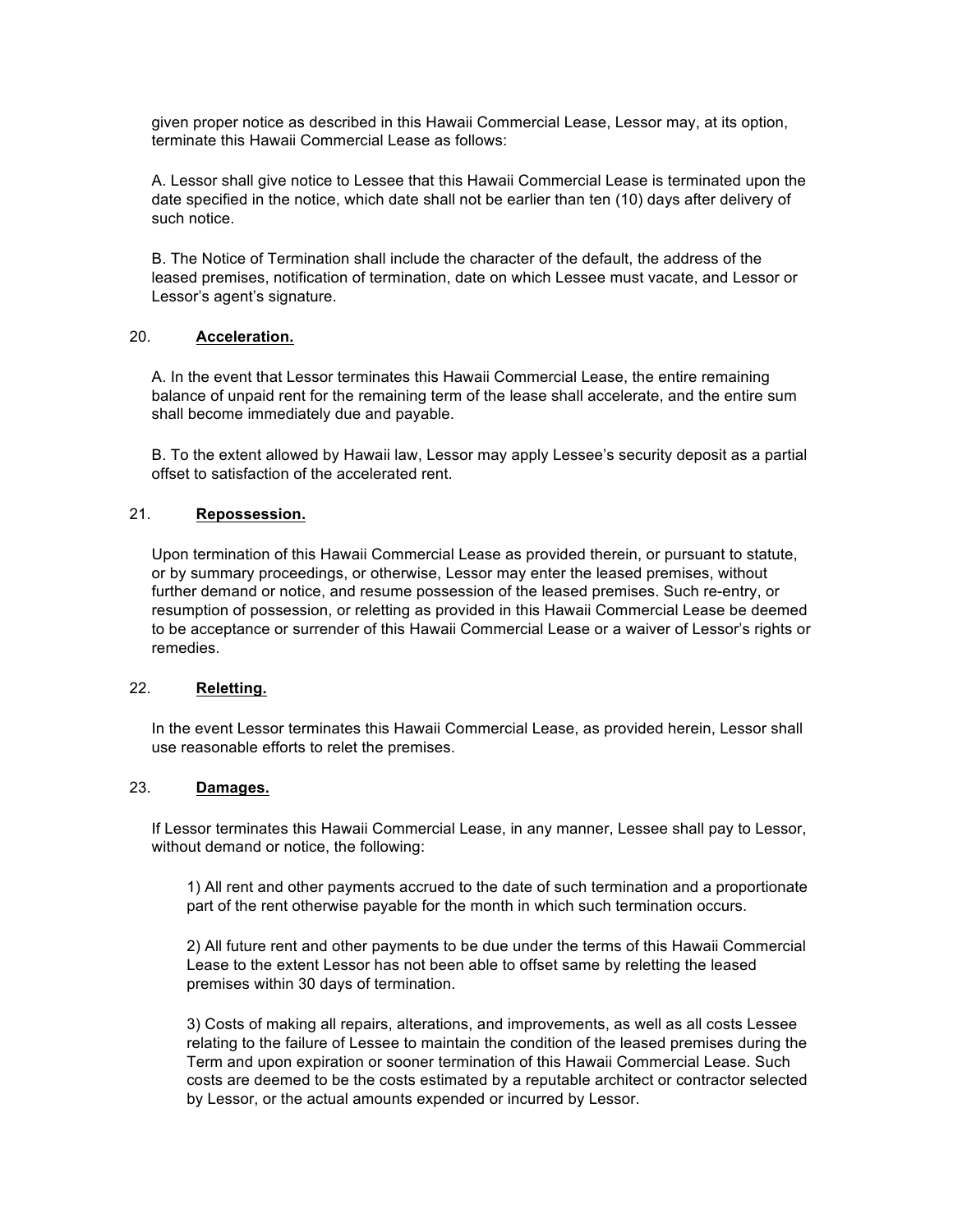4) Attorneys' fees and other costs.

# 24. **Lessor's Choice of Remedies.**

If Lessor receives rent after default, of after judgment, or after execution, such receipt shall not deprive Lessor of other actions against Lessee for possession, rent, or damages. All remedies are non-exclusive and can be exercised concurrently or separately.

# 25. **Quiet Possession.**

Lessor agrees that Lessee, upon performance by Lessee of all of its obligations hereunder, shall have exclusive, quiet, peaceable and undisturbed and uninterrupted possession of the leased premises during the term of this Hawaii Commercial Lease.

## 26. **Mechanics and Other Liens.**

A. At all times, Lessee shall keep the leased premises and improvements thereon free of mechanics and materialman's liens and other liens of like nature. At all times, Lessee shall fully protect and indemnify Lessor against all such liens liens or claims, and shall further fully protect and indemnify Lessor against all attorneys' fees, costs, and expenses growing out of or incurred by reason or on account of any such liens or clams.

B. In the event that Lessee shall fail to fully discharge any such lien or claim, Lessor, at its option, may pay the lien or claim, or any part thereof. Lessor shall have the sole discretion to determine the validity of the lien or claim. Lessee shall pay to Lessor, upon demand, all amounts so paid by Lessor, together with interest at the maximum lawful rate from the date of payment by Lessor until the date of repayment by Lessee. If Lessee fails to pay Lessor upon demand, the amount shall continue to bear interest as described above, interest payable monthly, as additional rent, until the entire amount is fully and finally paid.

#### 27. **Condemnation.**

If any legally, constituted authority condemns the lease premises or such part thereof which shall make the leased premises unsuitable for leasing, this Hawaii Commercial Lease shall cease when the public authority takes possession, and Lessor and Lessee shall account for rental as of that date.

# 28. **Subordination.**

Lessee accepts this Hawaii Commercial Lease subject and subordinate to any mortgage, deed of trust or other lien presently existing or hereafter arising upon the leased premises, or upon the Leased premises and to any renewals, refinancing and extensions thereof, but Lessee agrees that any such mortgagee shall have the right at any time to subordinate such mortgage, deed of trust or other lien to this Hawaii Commercial Lease on such terms and subject to such conditions as such mortgagee may deem appropriate in its discretion. Lessor is hereby irrevocably vested with full power and authority to subordinate this Hawaii Commercial Lease to any mortgage, deed of trust or other lien now existing or hereafter placed upon the leased premises, and Lessee agrees upon demand to execute such further instruments subordinating this Hawaii Commercial Lease or atoning to the holder of any such liens as Lessor may request. In the event that Lessee should fail to execute any instrument of subordination herein require d to be executed by Lessee promptly as requested, Lessee hereby irrevocably constitutes Lessor as its attorney-in-fact to execute such instrument in Lessee's name, place and stead, it being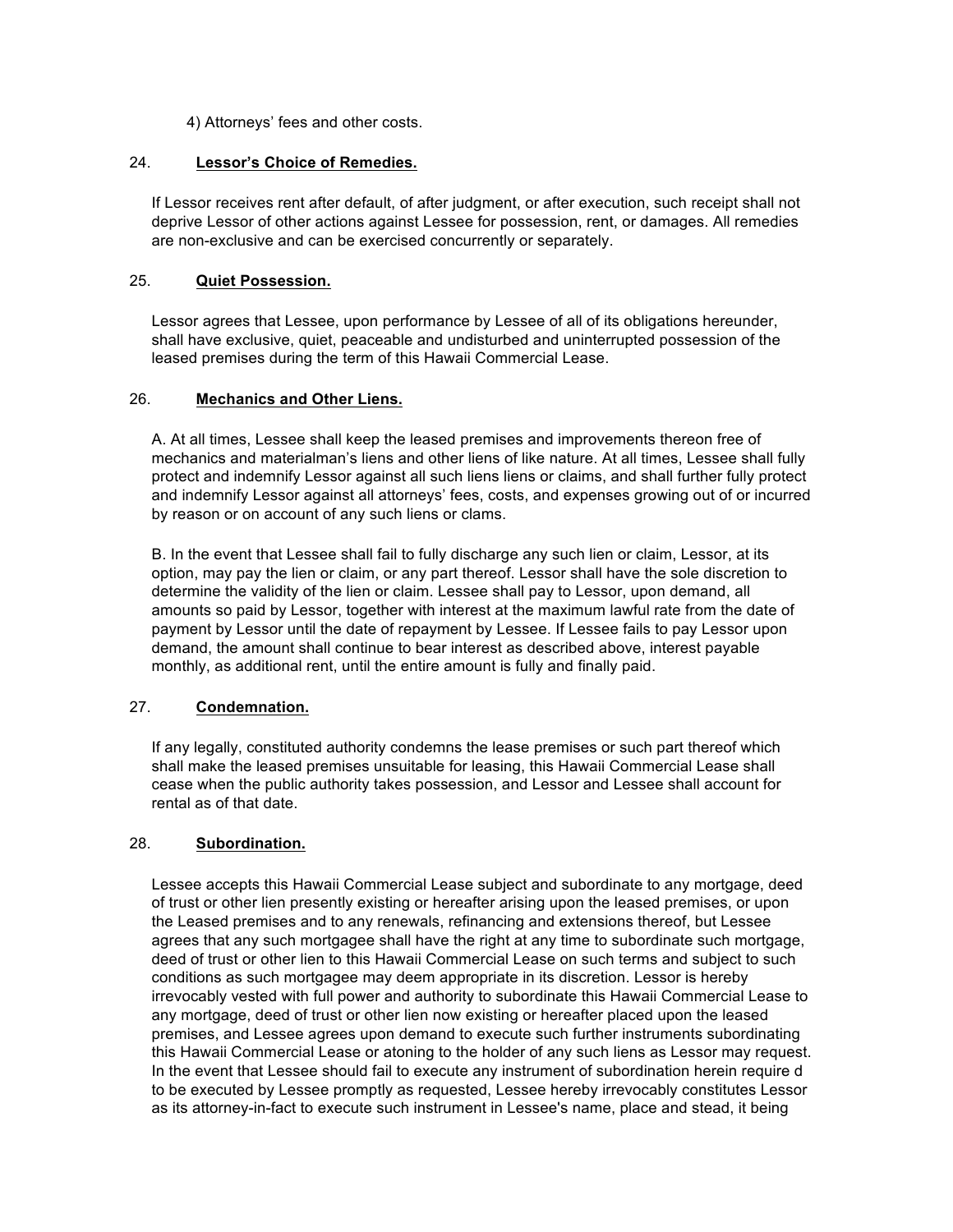agreed that such power is one coupled with an interest. Lessee agrees that it will from time to time upon request by Lessor execute and deliver to such persons as Lessor shall request a statement in recordable form certifying that this Hawaii Commercial Lease is unmodified and in full force and effect (or if there have been modifications, that the same is in full force and effect as so modified), stating the dates to which rent and other charges payable under this Hawaii Commercial Lease have been paid, stating that Lessor is not in default hereunder (or if Lessee alleges a default stating the nature of such alleged default) and further stating such other matters as Lessor shall reasonably require.

# 29. **Waiver of Nonperformance.**

In the event that Lessee shall fail to perform any covenant, condition, provision, or obligation imposed by Hawaii law or by the terms of this Hawaii Commercial Lease, and Lessor subsequently fails to exercise any rights under Hawaii law or under this Hawaii Commercial Lease, such failure shall not be considered a waiver, nor shall any waiver of nonperformance of any such condition, covenant, provision, or obligation by Lessor be construed as a waiver of Lessor's rights as to any subsequent nonperformance.

# 30. **Attorneys' Fees.**

In the event either party shall fail to comply with any of the covenants, conditions, obligations, rules, or regulations imposed by this Hawaii Commercial Lease or the laws of the state of Hawaii, and suit is brought for damages or enforcement, the losing party shall pay to the prevailing party reasonable attorneys' fees, costs, and expenses incurred in prosecuting these suits.

# 31. **Notice.**

Any notice required or permitted under this Hawaii Commercial Lease shall be deemed sufficiently given or served if sent by United States certified mail, return receipt requested, addressed as follows:

\_\_\_\_\_\_\_\_\_\_\_\_\_\_\_\_\_\_\_\_\_\_\_\_\_\_\_\_\_\_\_\_\_\_\_\_\_\_\_\_\_\_\_\_\_\_

\_\_\_\_\_\_\_\_\_\_\_\_\_\_\_\_\_\_\_\_\_\_\_\_\_\_\_\_\_\_\_\_\_\_\_\_\_\_\_\_\_\_\_\_\_\_

\_\_\_\_\_\_\_\_\_\_\_\_\_\_\_\_\_\_\_\_\_\_\_\_\_\_\_\_\_\_\_\_\_\_\_\_\_\_\_\_\_\_\_\_\_\_

\_\_\_\_\_\_\_\_\_\_\_\_\_\_\_\_\_\_\_\_\_\_\_\_\_\_\_\_\_\_\_\_\_\_\_\_\_\_\_\_\_\_\_\_\_\_

If to Lessor to:

If to Lessee to:

Lessor and Lessee shall each have the right from time to time to change the place notice is to be given under this paragraph by written notice thereof to the other party.

32. **Headings.**